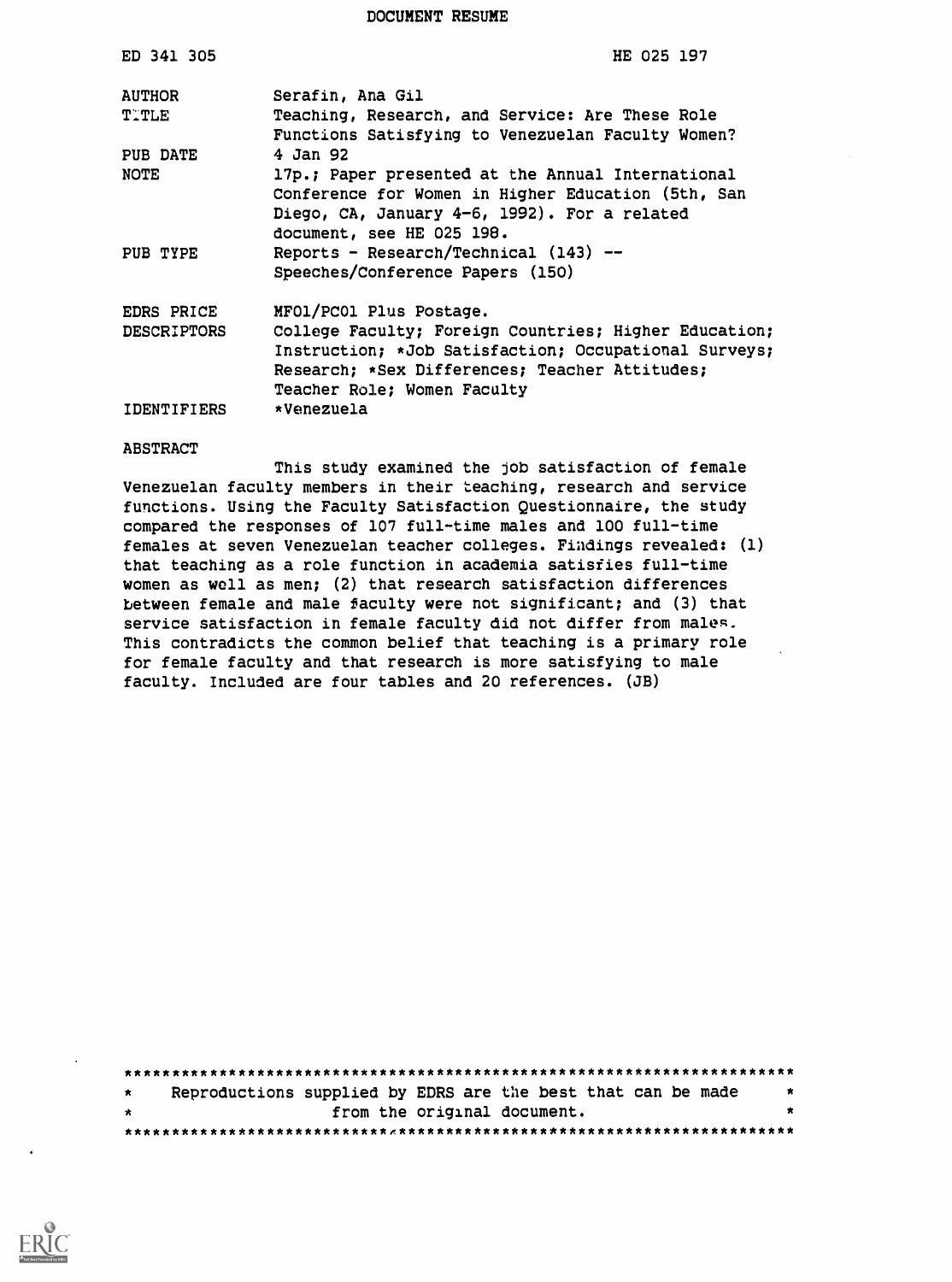# TEACHING, RESEARCH, AND SERVICE: ARE THESE ROLE FUNCTIONS SATISFYING TO VENEZUELAN FACULTY WOMEN?

Paper Presented to The 1992 Fifth Annual International Conference for Women in Higher Education January 4 - 6, 1992 San Diego, California

"PERMISSION TO REPRODUCE THIS MATERIAL HAS BEEN GRANTED HY

TO THE EDUCATIONAL RESOURCES INFORMATION CENTER (ERIC)."

U.S. DEPARTMENT OF EDUCATION

Office of Educational Research and Improvement EDUCATIONAL RESOURCES INFORMATION<br>CENTER (ERIC)  $\overline{ }$ 

- Ana Gil-Serafin **(This document has been reproduced as in the Server)**<br>Ana Gil-Serafin
	- 0 Minor Changes have been made to improve reproduction quality

e Points of view or opinions stated in this docu.<br>ment do not necessarily represent official<br>OERI position or policy represent official

Ana Gil Serafin, Ed.D Department of Educational Leadership Western Michigan University Kalamazoo, Michigan

 $H\tilde{E}$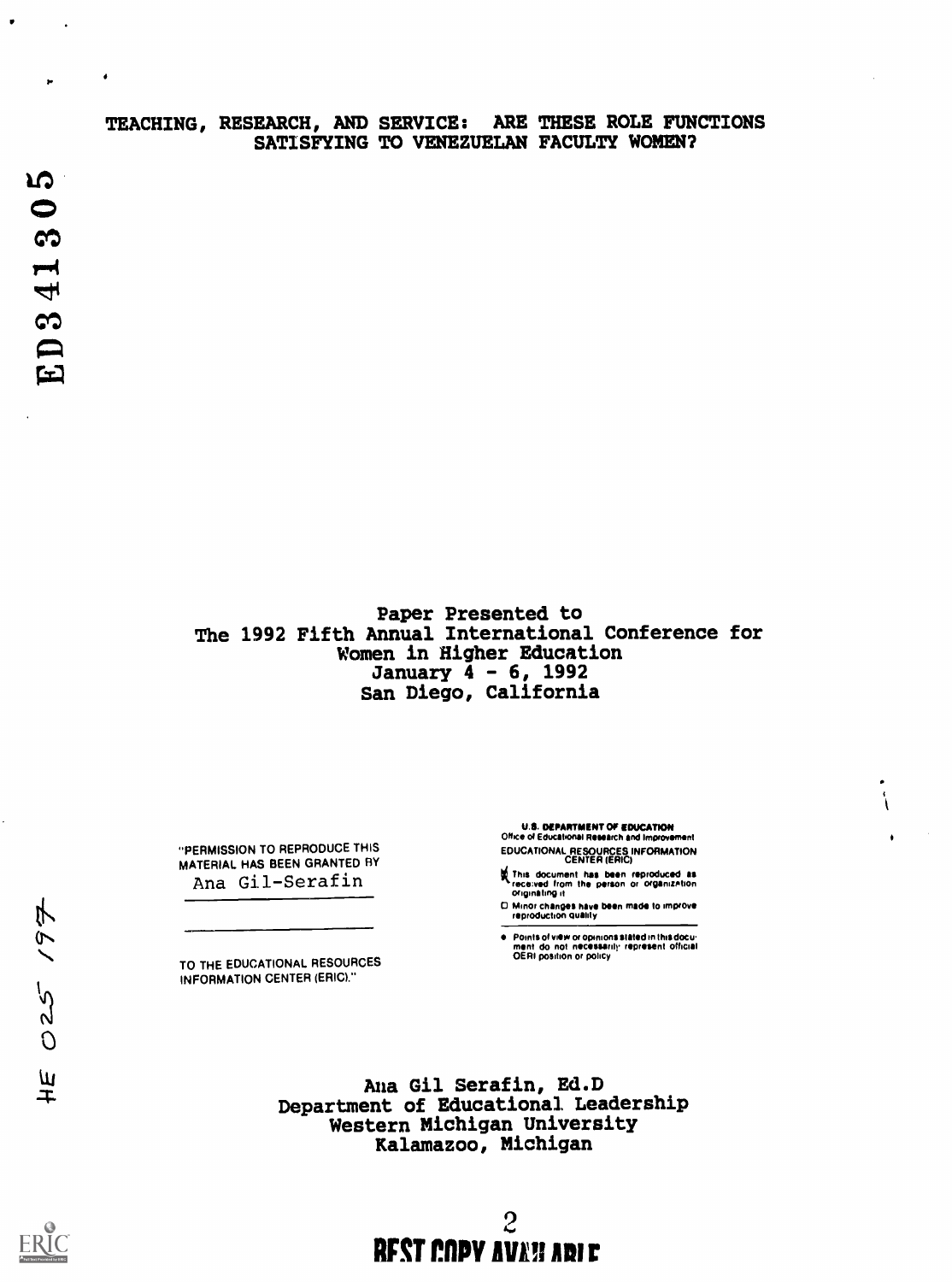## ABSTRACT

# Teaching, Research, and Service: Are These Role Functions Satisfying To Venezuelan Faculty Women?

Ana Gil Serafin, Ed.D.

The study examined faculty satisfaction with their role functions of teaching, research, and service. This paper compares responses from full-time male (N=107) and female (N=100) faculty members of seven Venezuelan teacher colleges. Data were collected using the Faculty Satisfaction Question aire (FSQ) which was developed to obtain perceptions regarding faculty traditional role functions of teaching, research, and service. Items included in the FSQ provided evidence of the validity and reliability of the measures (teaching 11 items r= .76; research 9 items r= .86; and service  $9$  items  $r = .83$ ).

Findings revealed that (1) teaching as a role function in academia satisfies full-time faculty women as vell as full-time faculty men; (2) research satisfaction differences between female and male full-time faculty were found not significant at .05 alpha level; and (3) service satisfaction 'n female faculty did not differ from male faculty. In all three sses, it was hypothesized that full-time female faculty would be as satisfied as male fulltime faculty in performing their role functions of teaching, research, and service.

This study is significant to the literature of higher education in Latin American countries, and particularly to Venezuelan higher education faculty. It has been a common belief that the role function of teaching is a primary role for female faculty and that research is more satisfying to male faculty. Service continues to lack an appropriate definition.

This research led to the conclusion that women, as well as men academicians, respond to their satisfaction with their role functions identically. No significant differences were noted in the reported satisfaction levels between these two groups of professors.

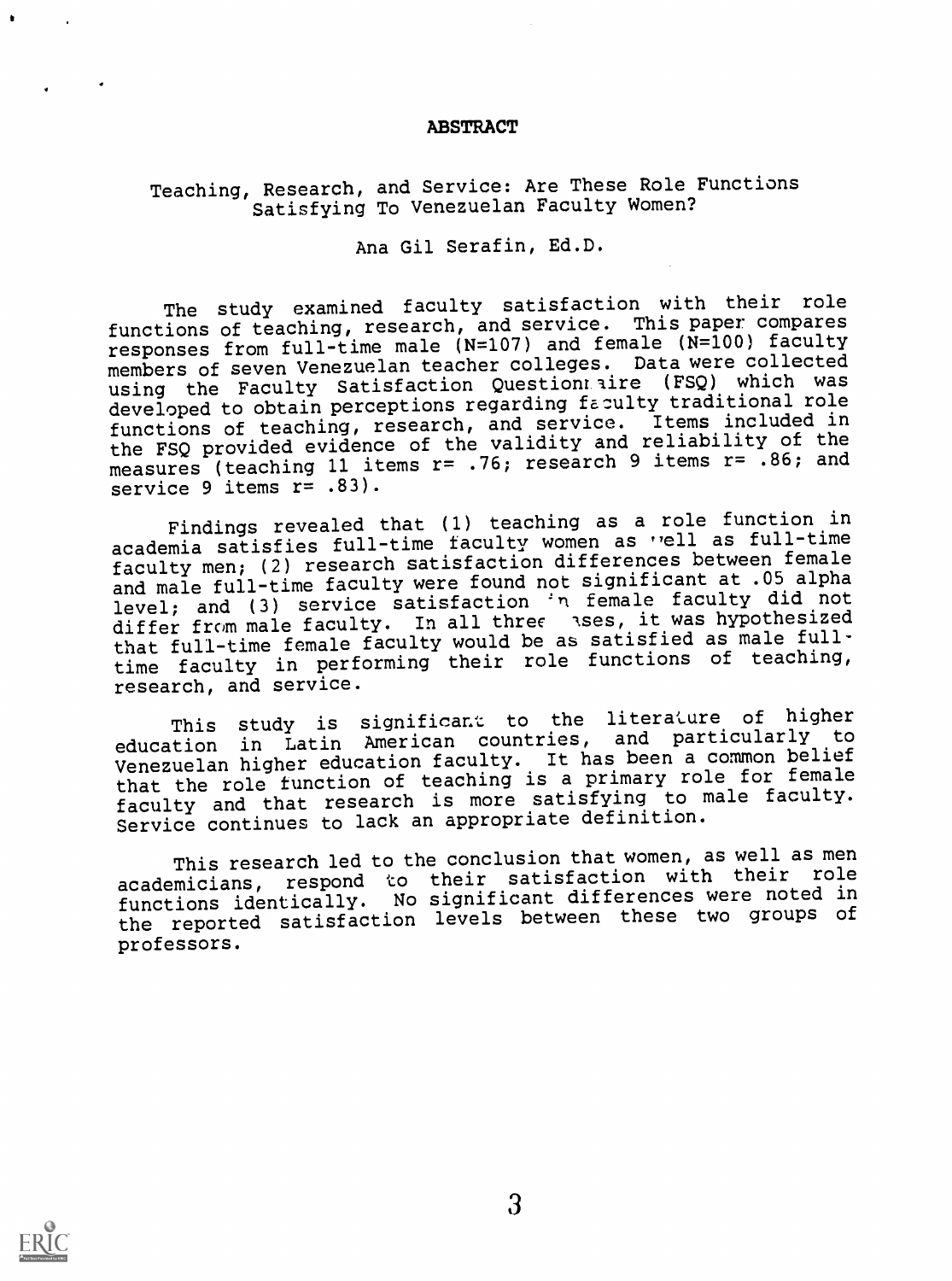The relative importance on teaching and research, and service, is a re-heated debate in academia with a new direction added. Gender emerges as a novel argument in this discussion. Then, the questions that would govern this educational dialectic include: Are faculty females more inclined toward a specific role functions than faculty males? or Is teaching, research, or service more attractive to a particular gender? All answers may be either positive or negative. What appears to be valid point is that faculty, regardless of sex, have expressed preferences for some aspects of their role functions. While examining the literature related to satisfaction in higher education professors it was found that teaching itself (i.e. classroom planning, evaluation strategies, content area, instructional techniques, etc.) is commonly a basis of satisfaction (Bowen & Schuster, 1986; Boyer, 1987; Clark, 1985; Cross, 1977; Mckeachie, 1982). Also, research is perceived as the academic role of the professoriate (Boberg & Blackburn, 1983; Ladd, 1979). Teaching and research are generally reported as the most satisfying elements of the academic work (Pearson & Seiler, 1983).

1

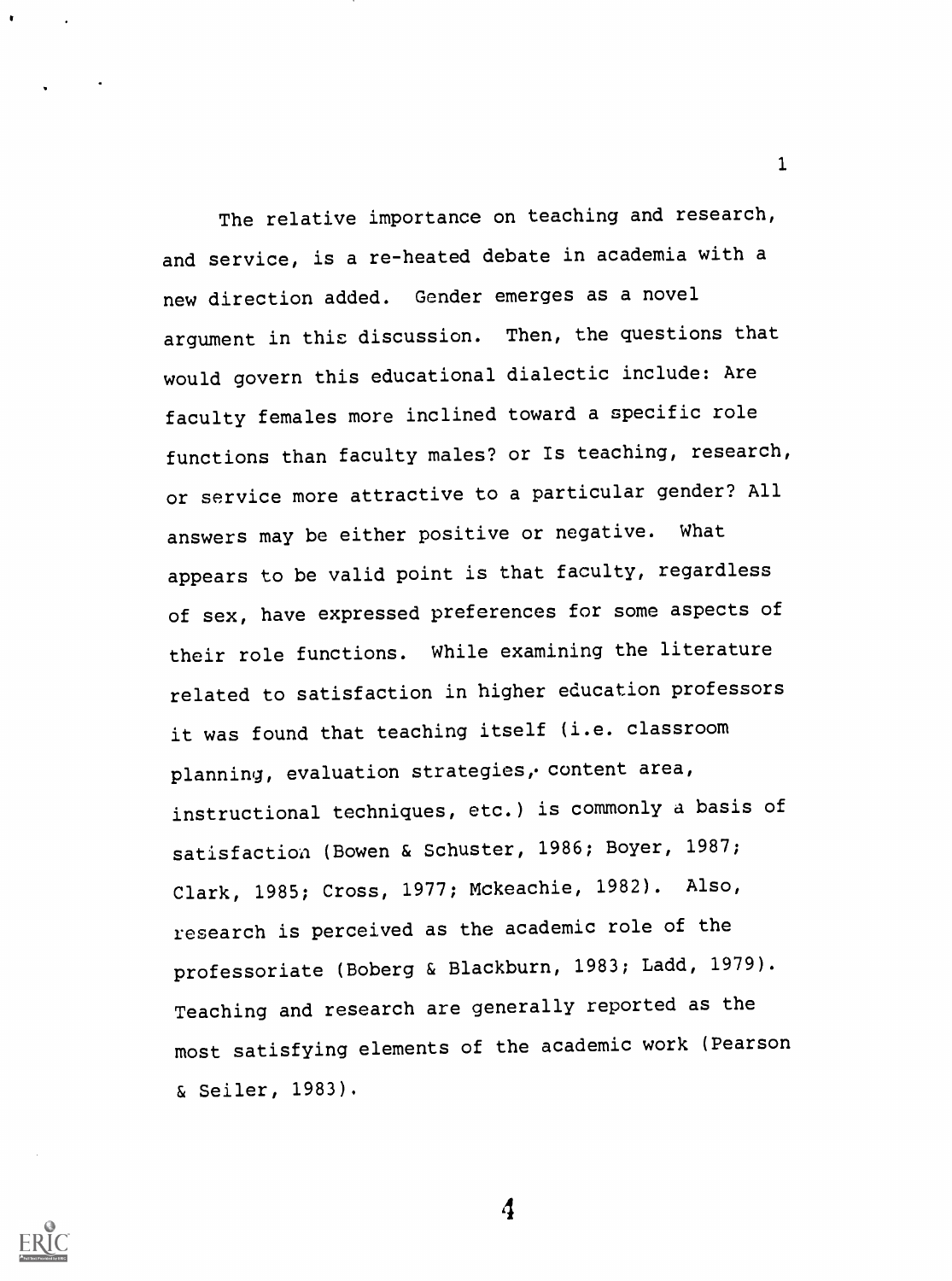Although the three role functions of teaching, research, and service are part of any academic environment, little exploration has taken place on the impact of satisfaction as it interacts with gender on these functions. This issue seems particularly salient given the structures in higher education which result in organizations in which males dominate the scene. Research supports the notion that, in general, females are less satisfied in their academic work than men (Armour, Fuhrman, & Wergin, 1990). However, in respect to a specific role function as teaching, for instance, faculty women are more satisfied than men (Armour et al., 1990; Cliff, 1975). The literature often reports that satisfaction from teaching as a professional career has a gender relationship. Overall, satisfaction in academia is gender-related (Balazadeh, 1981; Carleo, 1989; Grahn, Khan, & Kroll, 1982; Hill, 1987; Karoonlanjakorn, 1986; Sprague, 1974).

Regarding service, little research has examined it as a faculty function. Woodrow (1978) indicated that service activities may not act as a satisfier to faculty unless the accomplishments of the programs are

 $5\overline{)}$ 

 $\mathcal{L}$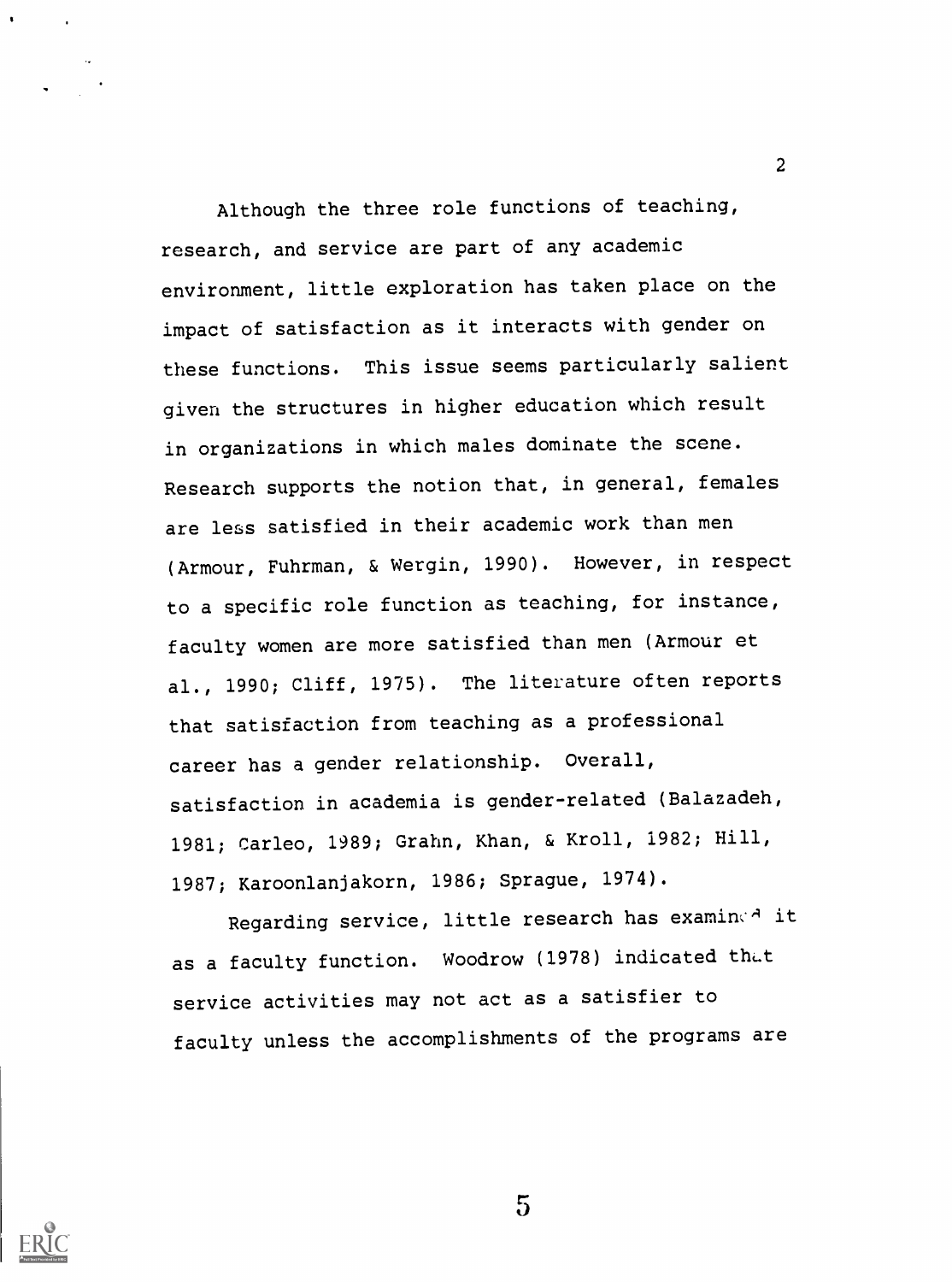recognized for promotion and tenure. Research in the area of gender versus service is almost unknown.

3

# Setting of the Problem

In specific organizations, colleges and universities, for example, faculty as a group develop their own unique culture from every other culture, including those who share similar reasons for existence. Venezuelan higher education institutions are good examples. Venezuela, as any other Latin American society, posits in the public and private organizations specific behaviors and patterns which are reinforced from generation to generation. In this culture, male and female populaticns model certain roles and behaviors that were inherited and transmitted from white European, Africans, and Caribbean Indians. The merging individuals sustained the family as the center or cell of the society. It needs to be understood family refers to a family ext...led through generations, sibling, and aunt-uncle relationships. Even though males have emerged as the visible dominant agents, it is the females who have carried the responsibility of maintaining, directing, controlling, and supervising the complex family relationships. This

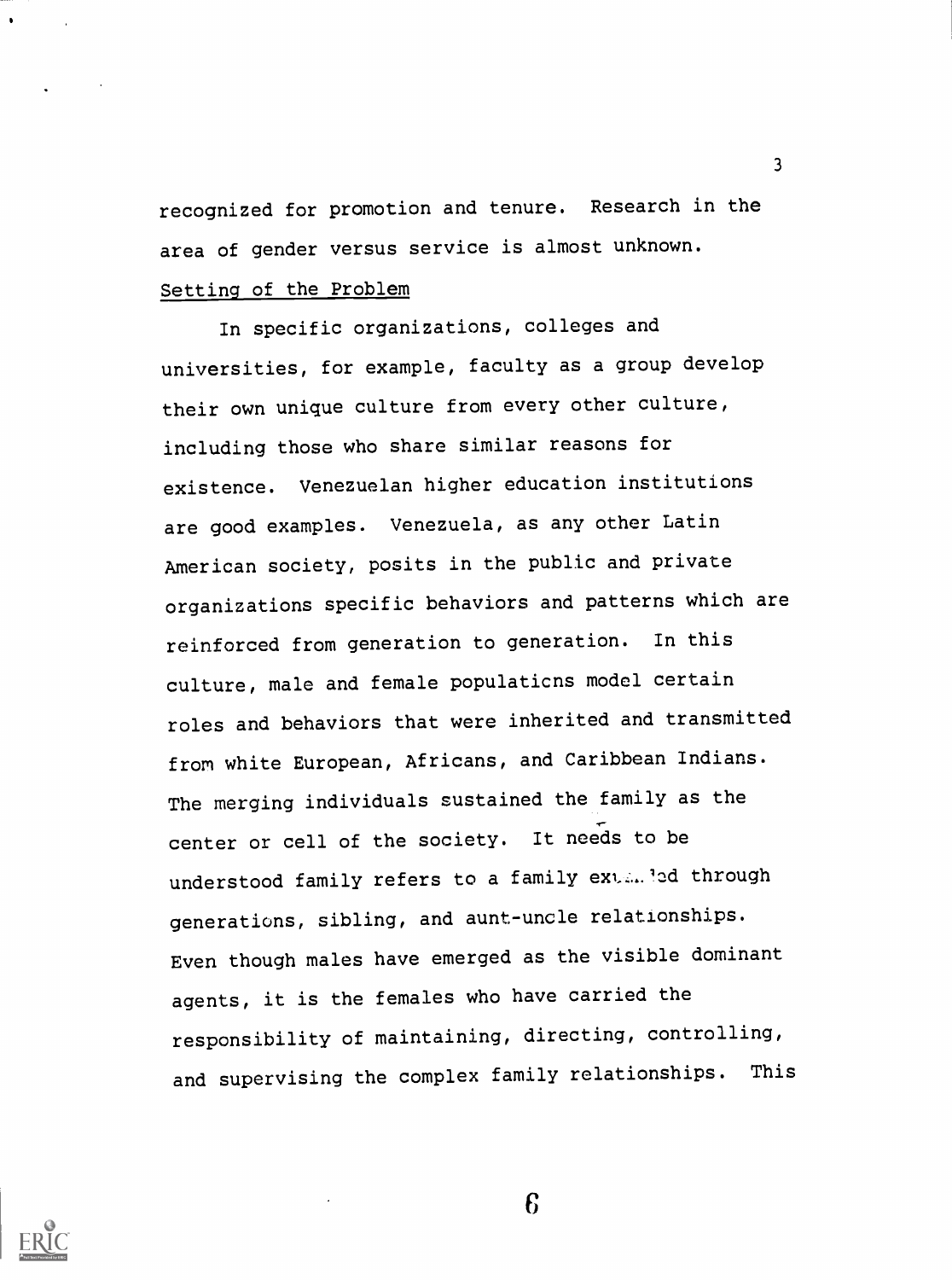characteristic of the society has influenced a great deal the current status of the women in Venezuela. Women are considered decisive and the critical element of the national life.

4

What seems to be consistent and similar to other societies is that education teaching has been the career choice for women. This is also true in Venezuela. According to the Ministry of Education (1939), higher education institutions are equated in the number of female and male educators, in the socioeconomic benefits they receive, and in the administrative positions held. However, in 1990, J. Serafin, studying a sample of 69 college administrators, found that only 15% of these positions were held by faculty women. Very much is said about this clear data conflict, but little has been written or researched. In this sense, this study offers evidence that may bring informative benefits to the Venezuelan system in particular and to the larger global society in which all women must function.

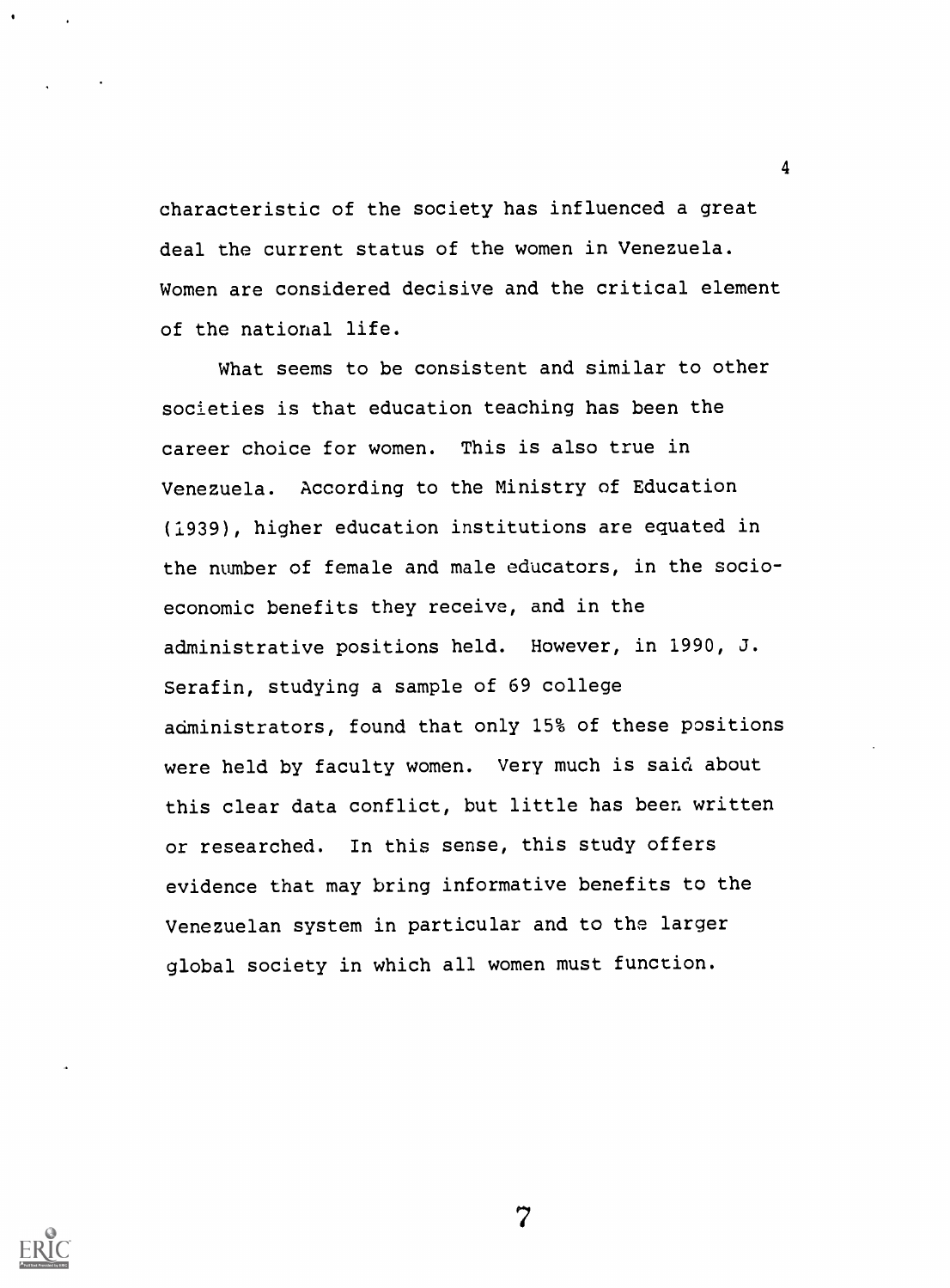## Research Procedures

The data used for this study are part of a set collected using the Faculty Satisfaction Questionnaire, Spanish version, developed by the researcher. The instrument was designed to provide informational data on faculty of seven Venezuelan teacher colleges in respect to their role functions of teaching, research, and service. The survey consists of 36 items distributed over four primary areas:

5

- I. Teaching Statements (11 items)
- II. Research Statements (9 items)
- III. Service Statements (9 items)

IV. Personal and Professional Data (8 items) Two-hundred-seven full-time faculty members

responded to the FSQ. Two capital colleges (389 fulltime faculty), \_hree state colleges (798 full-time faculty), and two rural colleges (81 full-time faculty) were selected from a stratified random sample based on geographical campus location. The criteria for selecting full-time faculty were based upon the number of working hours (40), teaching load (at least one class), and assignment to a specific academic

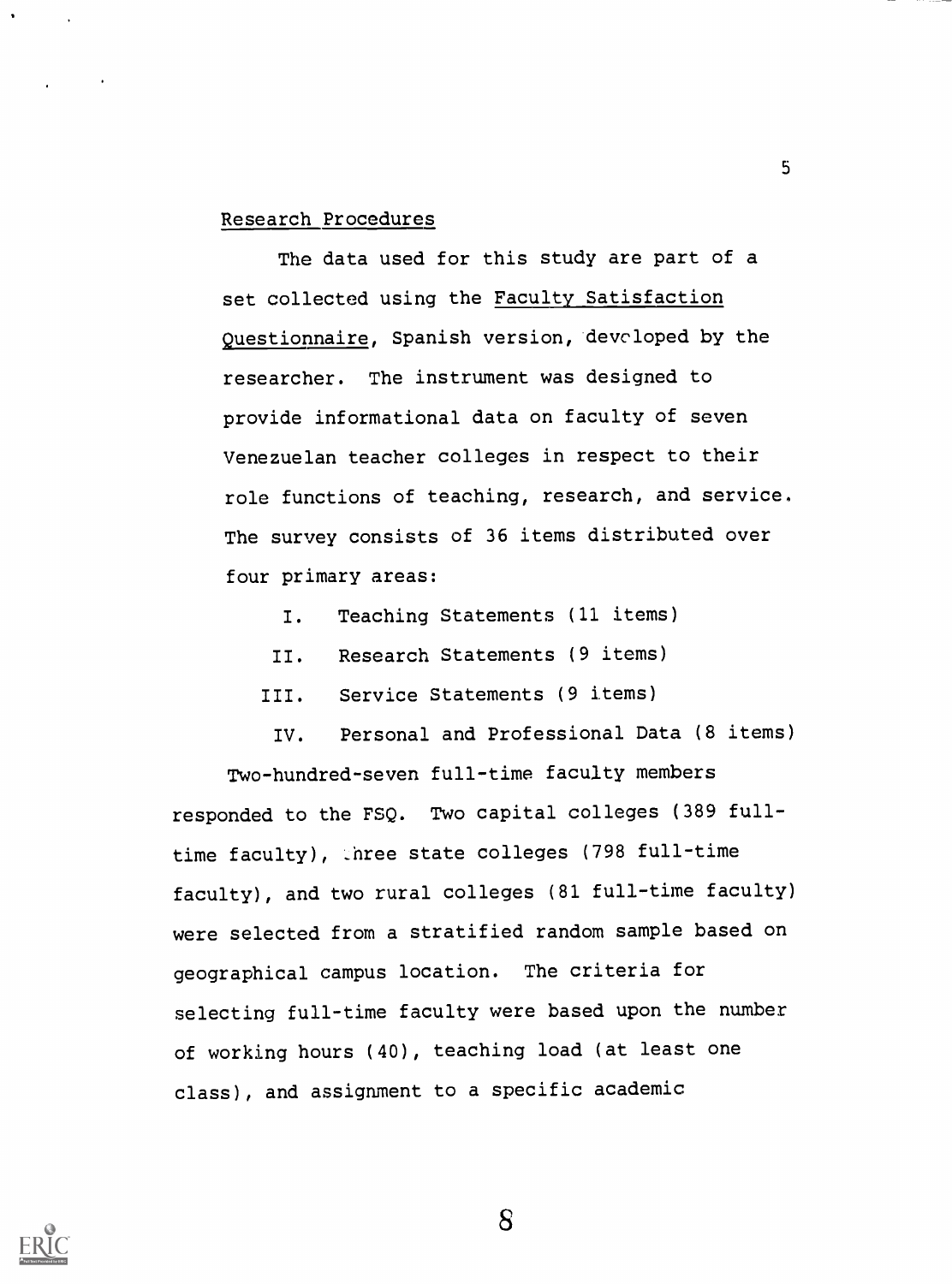department. Those faculty who responded to questions regarding their satisfaction with role functions were all full time members of the professoriate. This was a critical factor. Consequently, part-time professors, administrators, and other individuals who had unique appointments were eliminated (See Table 1).

Table 1

Faculty Characteristics (N=234)

| Institution      | N  | နွ    |  |
|------------------|----|-------|--|
| IP Barquisimeto  | 30 | 12.82 |  |
| IP Caracas       | 65 | 27.77 |  |
| IP Macaro        | 41 | 13.12 |  |
| IP Maracay       | 19 | 8.12  |  |
| IP Maturin       | 29 | 12.39 |  |
| IP Rubio         | 37 | 16.81 |  |
| IP Siso Martinez | 13 | 3.14  |  |

These criteria were determined as part of an earlier field test in which faculty were asked to respond to a variety of items reflecting of their feelings about activities, actions, conditions, and or functions of the academic life. In the final process of data collection, faculty were personally given a cover letter, the FSQ, and a preaddressed return envelope. Eighty-eight percent of the selected sample responded to the survey, and 12% (n=27) did not return the FSQ.



9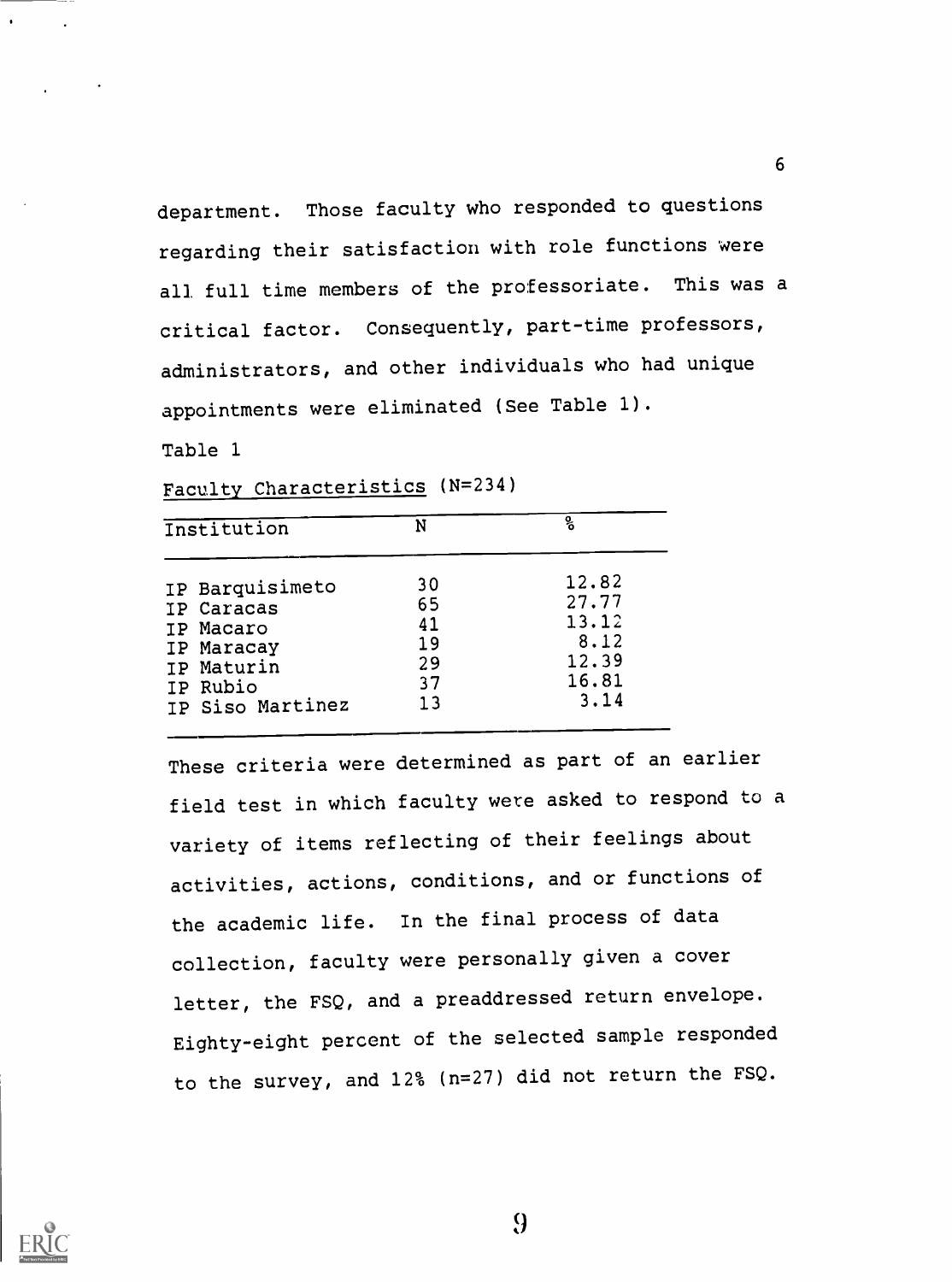The reliability test (Cronbach alpha coefficient) indicated that the variable of teaching satisfaction alpha coefficient was .85; research satisfaction alpha was .80; and service satisfaction was .85 (See Table 2).

Table 2

Field Test Report

|                           | Measures |            |            |
|---------------------------|----------|------------|------------|
|                           | Teaching | Research   | Service    |
| Field I $(N=30)$          | r= .85   | $r = 0.80$ | $r = 0.85$ |
| Field II $(N=207)$ r= .76 |          | $r = .86$  | $r = .83$  |

The evidence of sufficient reliability of the measures was established; therefore, no changes in the instrument or procedure were made on the basis of the field test. In addition, the item-total correlation among items was positive reinforcing the viability of the FSQ.

## Results

A total of 107 (51.7%) males and 100 (48.3%) females full-time faculty were compared in terms of their mean satisfaction scores for teaching, research,

 $\mathcal{T}$  and  $\mathcal{T}$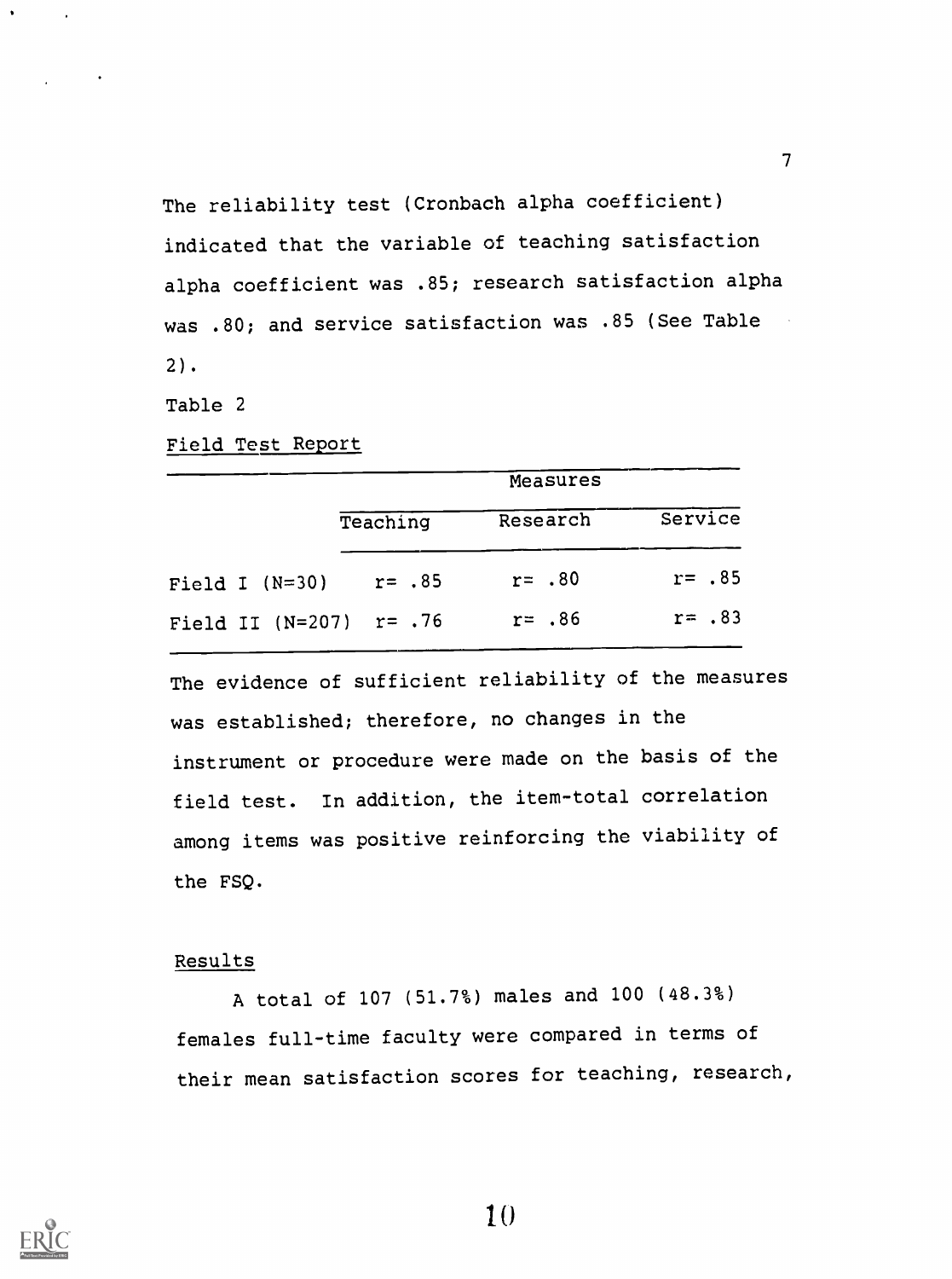and service role functions. A two-tailed t-test for independent means (Hinkle et. al, 1989) was used to determine whether the degree of women faculty's satisfaction with their role functions differed from a comparable group of full-time men faculty. In testing the null hypotheses of no differences between both groups, the assumptions of independent samples and homogeneity of variance were considered. Information relevant to the planned comparisons (means, standard deviations, and sample sizes) is shown in Table 3. Table 3

|          |                | Gender    |                  |           |
|----------|----------------|-----------|------------------|-----------|
|          | Male $(N=107)$ |           | Female $(N=100)$ |           |
|          | Mean           | <b>SD</b> | Mean             | <b>SD</b> |
| Teaching | 39.20          | 5.46      | 39.38            | 6.07      |
| Research | 21.28          | 5.70      | 21.12            | 6.14      |
| Service  | 22.97          | 6.42      | 22.91            | 6.45      |

Descriptive Statistics of Gender Satisfaction

Three hypotheses stating differences between male and female full-time faculty were tested against the null hypotheses of no differences in satisfaction with the role functions of teaching, research, and service. In



11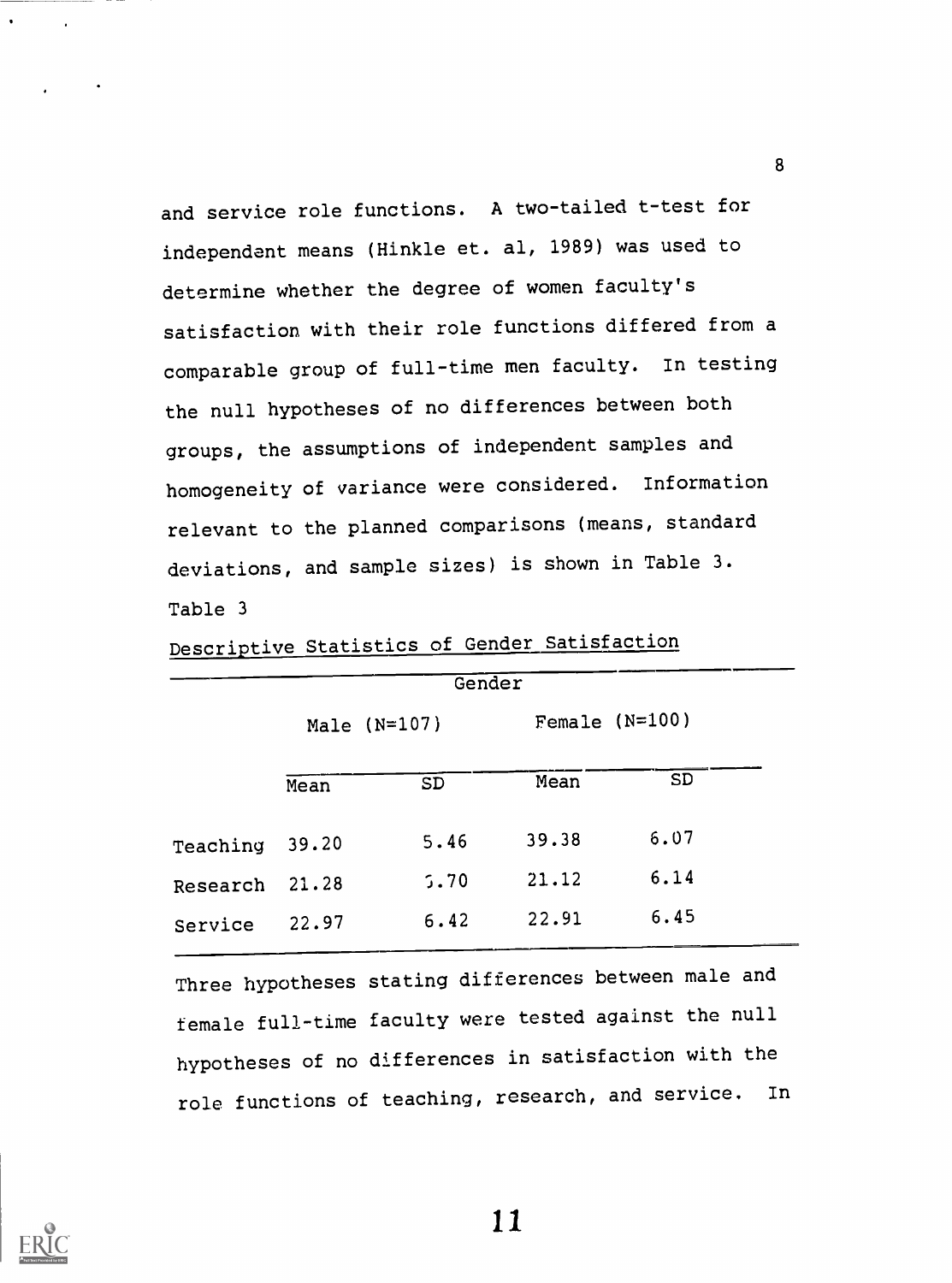order to hold the overall Type I error rate, each comparison was made using a .05 alpha level.

9

Teaching satisfaction for female faculty did not differ from male faculty satisfaction, t= -.22, p>.05. In addition, research satisfaction differences between groups were also found not significant, t= .19 p>.05. In respect to service satisfaction in female faculty, no differences were detected as compared to male fulltime faculty,  $t= .07$   $R$ >.05. In these three cases, it was hypothesized that female subjects would be as satisfied as male individuals in performing their role functions of teaching, research, and service. However, a two-tailed t-test showed no difference in gender satisfaction with their academic role practices. Thus, the null hypotheses 1, 2, and 3 were supported. Table 4 summarizes the t-test data.

Table 4

t-test Summary Data

| Role Function |        | t-test obs. t-testcv | $2$ -tail $p$ |
|---------------|--------|----------------------|---------------|
| Teaching      | $-.22$ | 1.96                 | .82           |
| Research      | .19    | 1.96                 | .84           |
| Service.      | .07    | 1.96                 | .94           |
|               |        |                      |               |

 $p$ .05

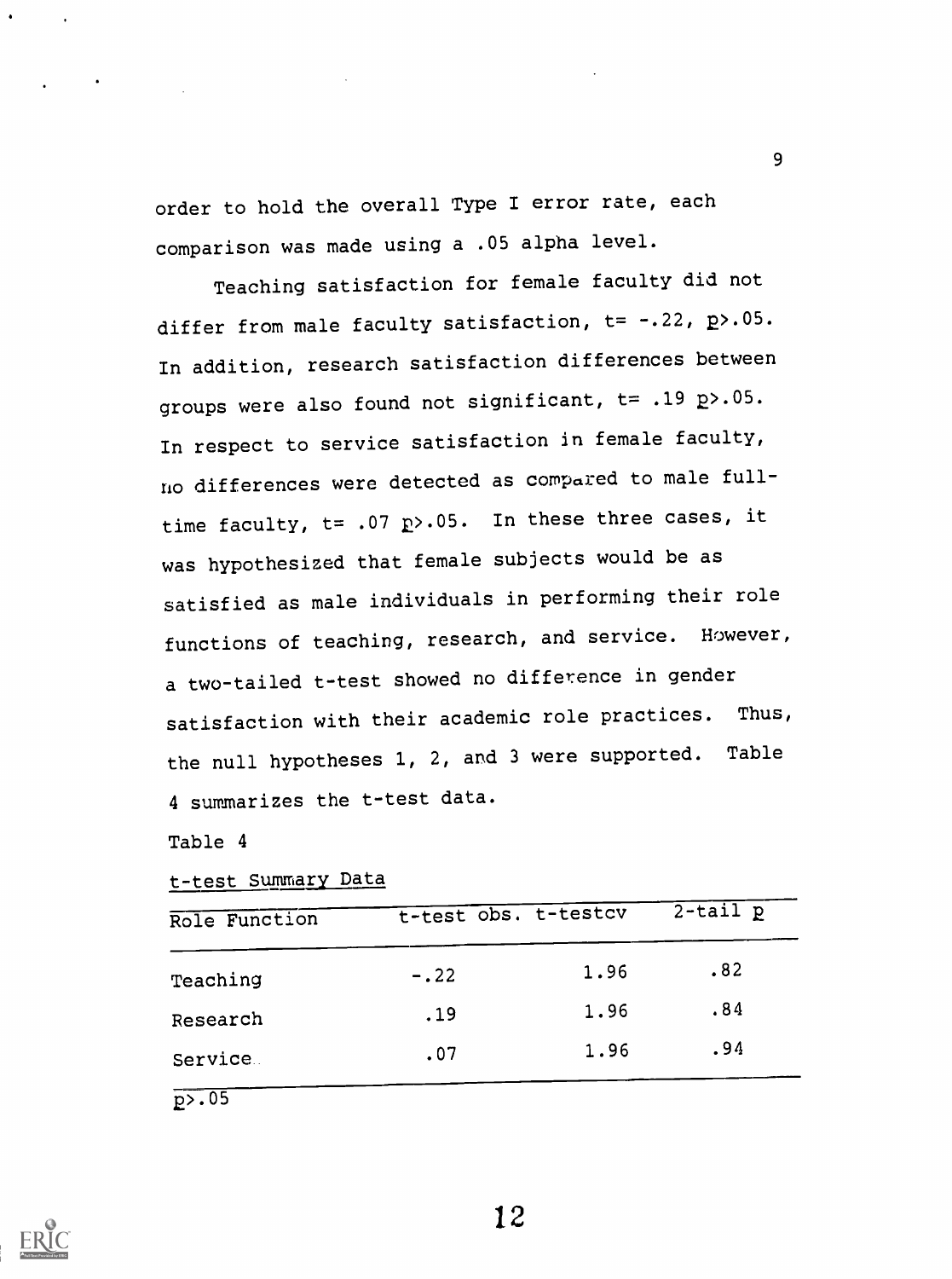The observed value of  $t$  (teaching  $t=22$ ; research  $t=$ .19; and service  $t=$  .07) did not exceed tcv (1.96 in each function); therefore, the argument of differences between male and female full-time faculty professors regarding their role functions were not corroborated.

# Discussion

The findings reported here did not support hypotheses 1, 2, and 3 which predicted differences between full-time female and male professors. More specifically, teaching, research, and service do not appear to influence any satisfaction differences felt by faculty. Indeed, female and male professors have not perceived satisfaction differences with their role in a varying manner in academia.

It has long been believed that female and male faculty hold different perceptions toward teaching. It has been the belief that teaching is seen as a unique process in the educational academic arena which would usually be categorized and even attached to a female function. Women and men professors, as revealed in this research, are equally involved in the same role.

10

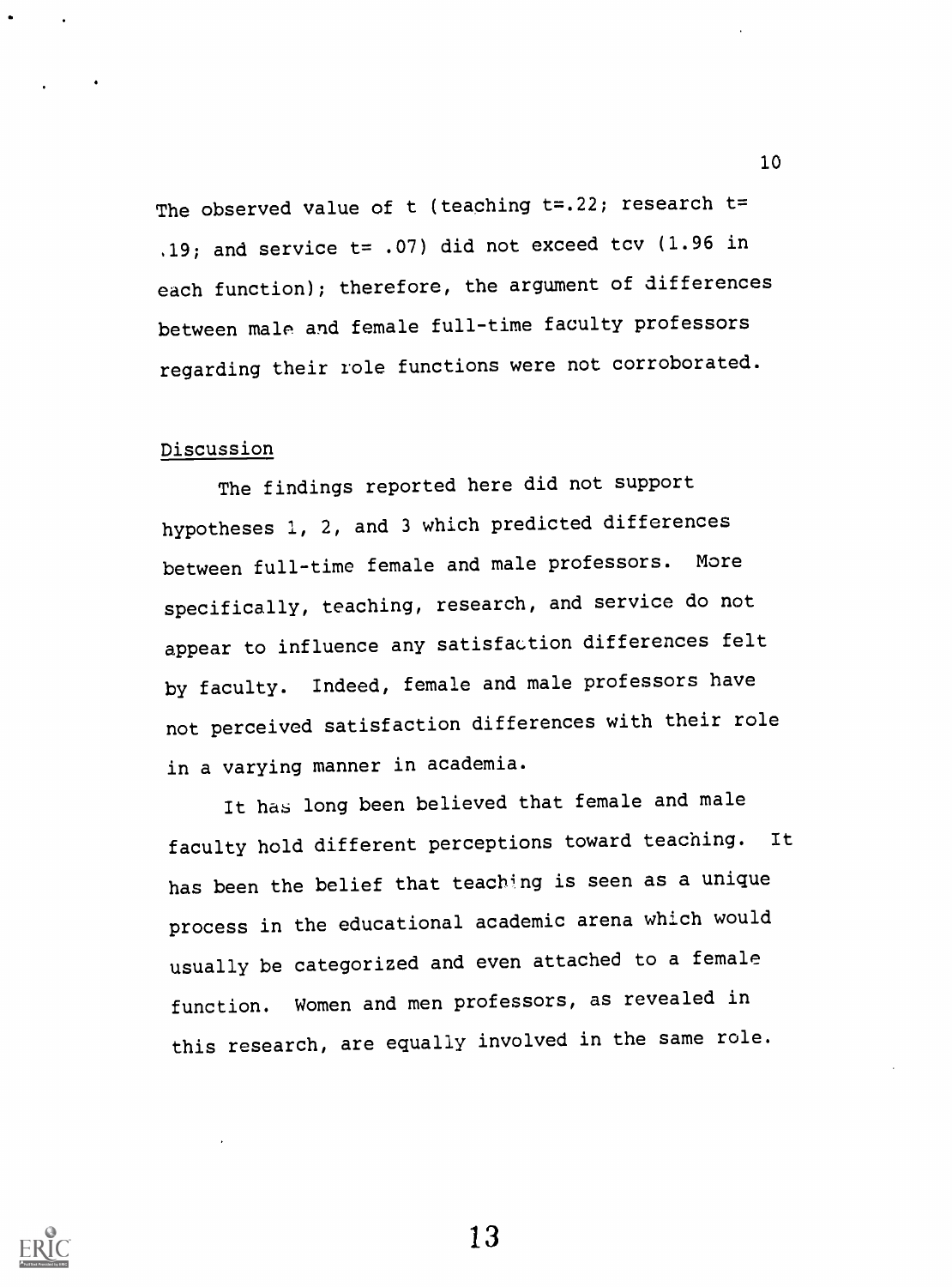Female and male academicians respond to their satisfaction levels identically. However, while using the academic role functions as variables it is possible to obtain diverse opinions on what each function means to each gender. Perhaps the unlimited and undefined boundaries between teaching, research, and service may have misled these perceptions.

In the dynamic of higher education the role functions have acquired different levels of importance. Fortunately, the paradigm of gender differences is not a matter of concern in tbis regard. Regardless sex, faculty have posited their efforts in surviving periods of severe budgetary restrictions, social requests, and curriculum demands. However, these circumstances would strenghten one role function emerging over the other.

Much has been said about gender differences in education, but very little has been explained about how male and female faculty approach their roles in the academic organizations. This can be a good subject of research for the future.



14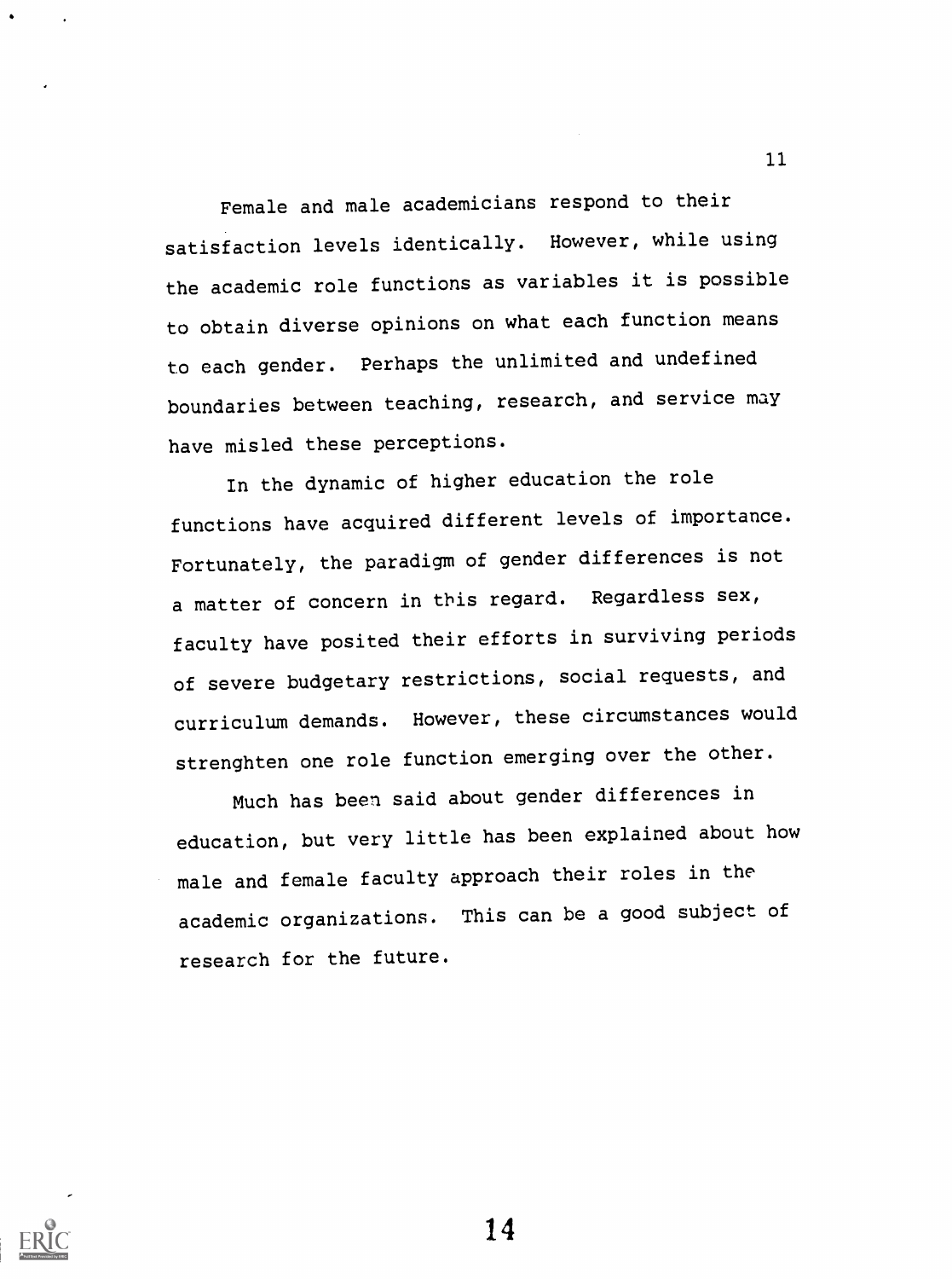## References

- Armour, R.; Fuhrmann, B.; & Wergin, J. (1990). Racial and gender differences in faculty careers. Paper presented at the American Educational Research Association. Boston, Massachussetts. (ERIC Document Reproduction Service N. ED 323 825)
- Balazadeh, G. (1981). A comparative study of motivation to work and job satisfaction between male and female faculty members at a midwestern regional university (Doctoral dissertation, University of Kansas, 1981). Dissertation Abstract International, 42, 4313A.
- Boberg, A. L., & Blackburn, R. T. (1983). Faculty work identification dissatisfaction and their concern for quality. Paper presented at the 1983 Annual Forum of the Association for Institutional Research. Toronto, Ontario. (ERIC Document Reproduction Service N. ED 232 570)
- Bowen, H. R. & Schuster, J. (1986). American professors: a material resource imperilled. New York: Oxford University Press.
- Boyer, E. L. (1987). College: the undergraduate experience in America. New York: Harper & Row.
- Carleo, A. (1989). Job satisfaction among full-time faculty in the Los Angeles community college district (doctoral dissera\tation, University of California Los Angeles, 1989). Dissertation Abstract International, 50, 58A.
- Clark, B. R. (September-October, 1985). Academic life in America. Change magazine, pp. 36-43.
- Cliff, R. (1975). Faculty professional interests. Office of Institutional Studies, University of Southern California (ERIC Document Reproduction Service N. ED 134 125)
- Cross, K. P. (1977). Not can, but will college<br>teaching be improved? In J. A. Centra (Ed.). New teaching be improved? In J. A. Centra (Ed.). Direction for Higher Education, 17, 1-16.
- Grahn, J., Khan, P., & Kroll, P. (1982). General college job satisfaction survey. University of Minnesota, 1980. General College Studies, 16. (ERIC Document Reproduction Service N. ED 208 716)

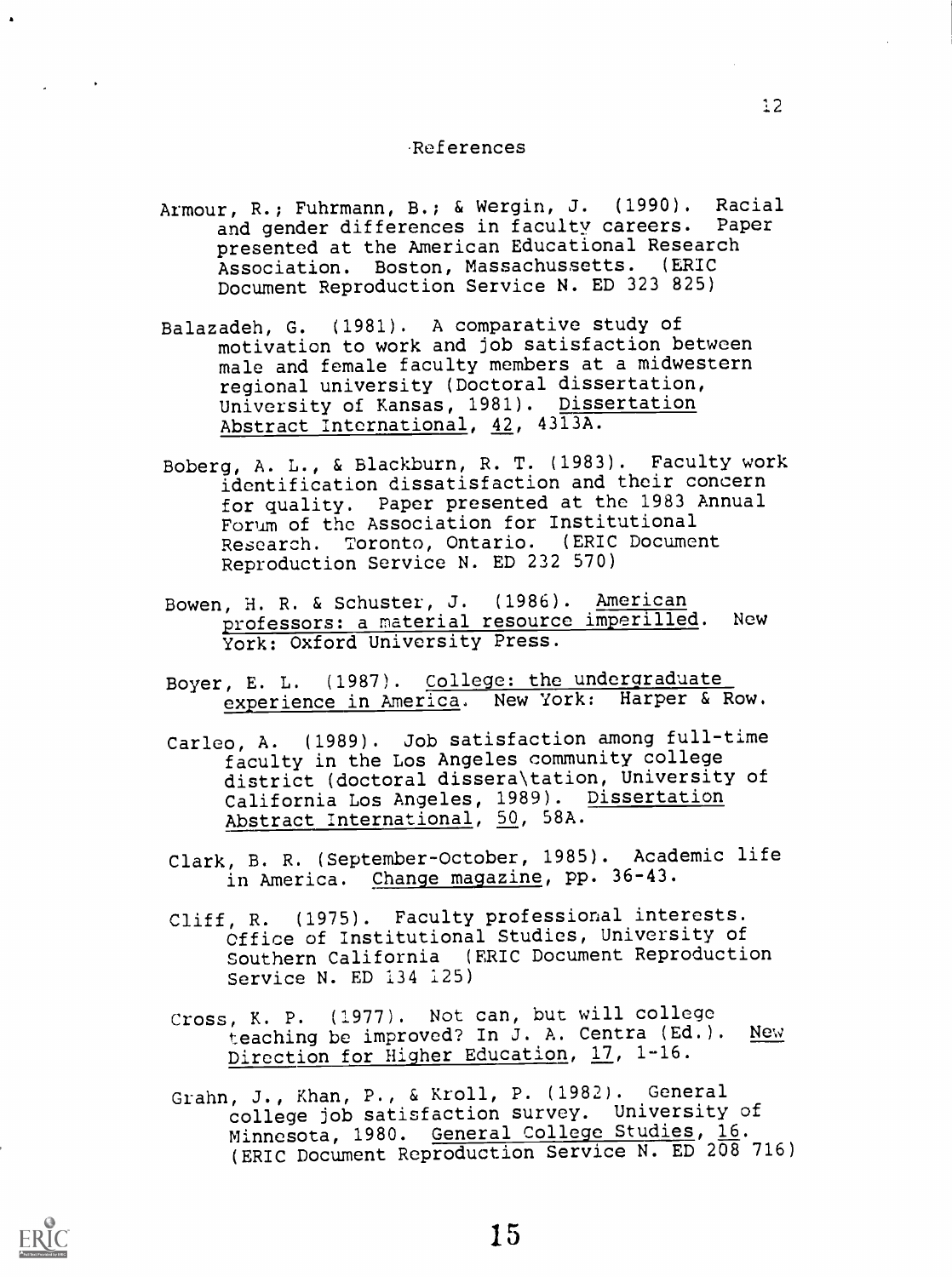- Hill, B. (1987). A profile of job satisfaction among faculty members of selected Oklahoma public junior/community colleges (Doctoral dissertation, East Texas University, 1987). Disseitation Abstract International, 48, 546A.
- Hinkle, D.; Wiersma, W.; & Jurs, S. (1988). Applied statistics for the behavioral sciences. (2nd ed.). Boston, Ma: Houghton Mifflin Co.
- Karoonlanjakorn, S. (1986). Job satisfaction among faculty members at non-metropolitan teachers colleges in Central Thailand (Doctoral dissertation, North Texas State University, 1986). Dissertation Abstract International, 47, 1206A.
- Ladd, E. C. (1979). Work experience of American college professors. Paper presented at the Annual Conference of the American Association for Higher Education, Washington, D.C. (ERIC Document Reproduction Service N. ED 184 406)
- McKeachie, W. J. (1982). The rewards of teaching. In J. Bess (Ed.), New Directions for Teaching and Learning,  $10$ ,  $7-14$ .
- Ministerio de Educacion. (1989). Memoria y cuenta 1989. Caracas: M. de E.
- Pearson, D. A., & Seiler, R. E. (1983). Environmental satisfier in academe. Higher Education, 12, 35-47.
- Sprague, B. (1974). Job satisfaction and university faculty (Doctoral dissertation, University of Kentucky, 1974). Dissertation Abstract International, 35, 2018A.

Serafin, J. (1990). Self reported leadership styles of higher education administrators in Venezuela as related to selected demographic variables. Unpublished doctoral dissertation, Western Michigan University, Kalamazoo, Michigan.